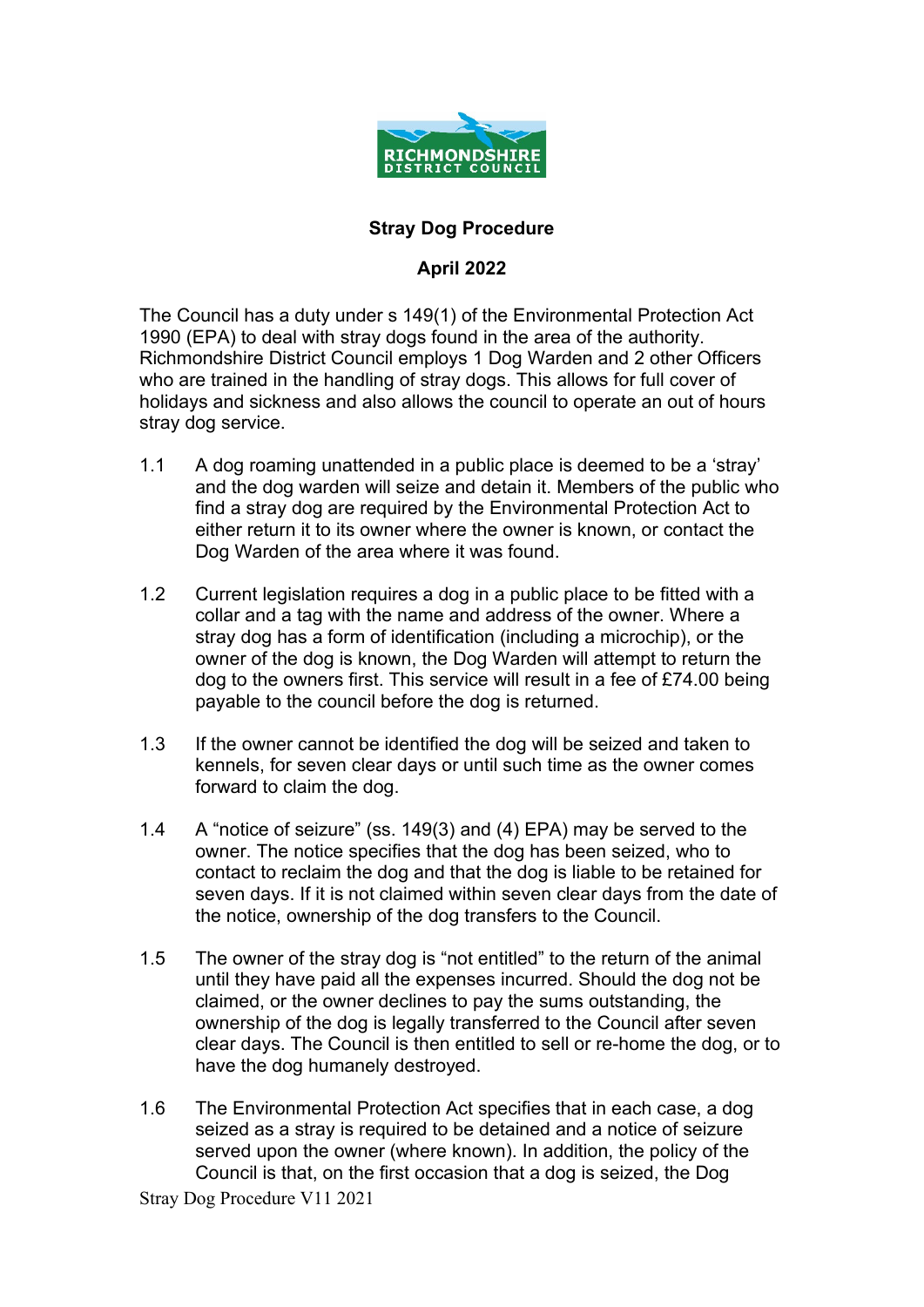Warden will make all reasonable efforts to identify the owner and return it to them before taking it to kennels. The Dog Warden carries a scanning device to identify dogs fitted with a microchip. If the address of the owner is identified, the Dog Warden will either visit or telephone: if contact is made, the dog will be returned to the owner after all fees have been paid.

- 1.7 A dog will only be returned to an address if there is someone able to receive the dog – it will not be left at an unoccupied property, for example where the owner is out. A dog seized on a second occasion is automatically taken directly to the kennels, thus incurring kennelling costs as well as fees and charges.
- 1.8 If an officer feels that an animal is in need of veterinary treatment, appropriate arrangements will be made for the animal to receive such treatment up to a maximum cost of £100, prior to taking the animal to the kennel or returning it to the owners. The owner will be liable for any expenses incurred prior to the return of the dog.
- 1.9 If the owner of the dog cannot be identified during the 7 day seizure period and the officer is of the opinion (in consultation with the veterinary practice) that the dog should be destroyed in order to avoid suffering, arrangements should be made to humanely destroy the dog.
- 1.10 Whilst the dog is in the care of the Council, or its allocated kennelling establishment, every effort will be taken to ensure that the five welfare needs defined under section 9 of the Animal Welfare Act 2006 are met.
- 1.11 Social media will be used to monitor reports of lost and stray dogs and it may also be used to help re-unite stray dogs with their owners. We will collect any dogs found by members of the public unless direct contact has been made with the owner at that time.

## **2.0 Dangerous Dogs**

2.1 Where it appears to an officer that a dog collected as a stray is a banned breed (pit bull type, Dogo Argentino, Japanese Tosa, Fila Braziliero) and the dog is aggressive the Police should be contacted on 101 at the earliest opportunity.

## **3.0 Record Keeping**

- 3.1 The Council has a duty under The Environmental Protection (Stray Dogs) Regulations 1992 section 149 (3) to keep a record of seized dogs. The record should include:
	- a) a brief description of each dog, including the breed (if known), and any distinctive physical characteristics or markings, tattoos or scars;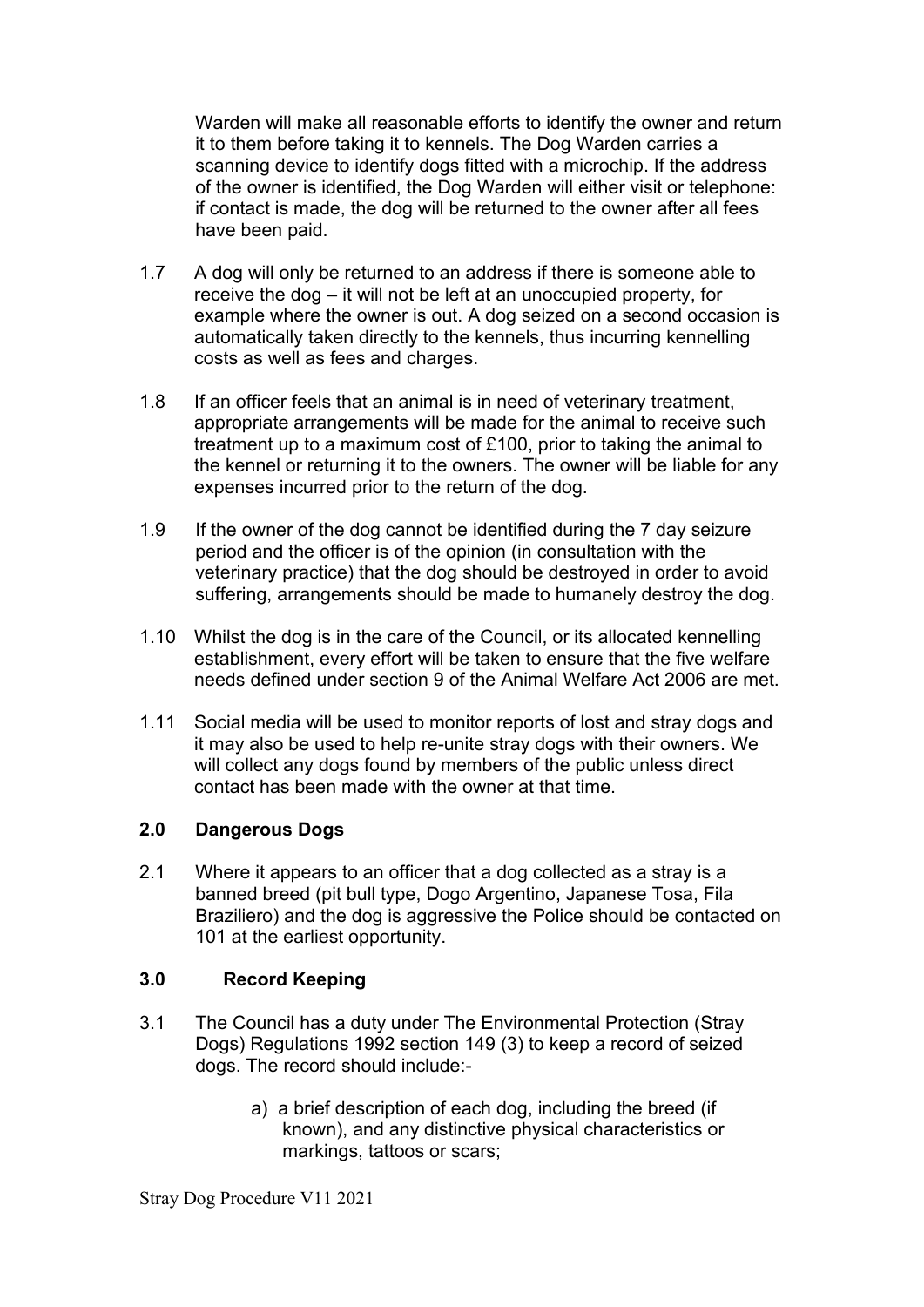- b) any information which is recorded on a tag or collar worn by,or which is otherwise carried by the dog;
- c) the date, time and place of the seizure

## **4.0 Fees and Charges**

- 4.1 The Council currently insists on the full amount (Statutory fee, handling fee, kennelling fees, plus any veterinary costs) incurred to be paid before a stray dog is released to a claimant.
- 4.2 Statutory fees for stray dogs are £25.00 plus £49.00 service charge, kennelling fees of £19.00 for the first day and each subsequent day £13.00 are payable immediately from when the animal is received: therefore a dog held overnight incurs two days kennelling costs. Thus any dog kennelled will immediately incur charges of £93.00 (plus any veterinary fees), even if it is only held for a matter of hours and reclaimed the same day.

## **5.0 Reporting a Stray Dog**

- 5.1 If you find a stray dog you should report it by calling 01748 829100.
- 5.2 During office hours details will be taken and passed to the Dog Warden
- 5.3 Richmondshire District Council operates a 24 hour stray dog service. Out of hours you will be redirected to the out of hours service who will take the details and pass it on to the on call Dog Warden.
- 5.4 Stray dogs will be collected out of hours until 8pm if the dog is detained e.g. in a garden or tied to a lamp post etc. Patrols for stray dogs will not be carried out between the hours of 5pm and 11am except in special circumstances.
- 5.5 After 8pm details will be taken and arrangements made to collect the dog the following day.

## **6.0 Administrative Boundaries**

6.1 Where a dog is found in a neighbouring authority and the finder removes the dog to the RDC area it will be the responsibility of the neighbouring authority to collect the dog. Likewise, if a dog is found in RDC and is removed to a neighbouring authority it will be the responsibility of RDC to collect the dog. Where possible it will be agreed to meet at the District boundary to collect the stray dog from the finder.